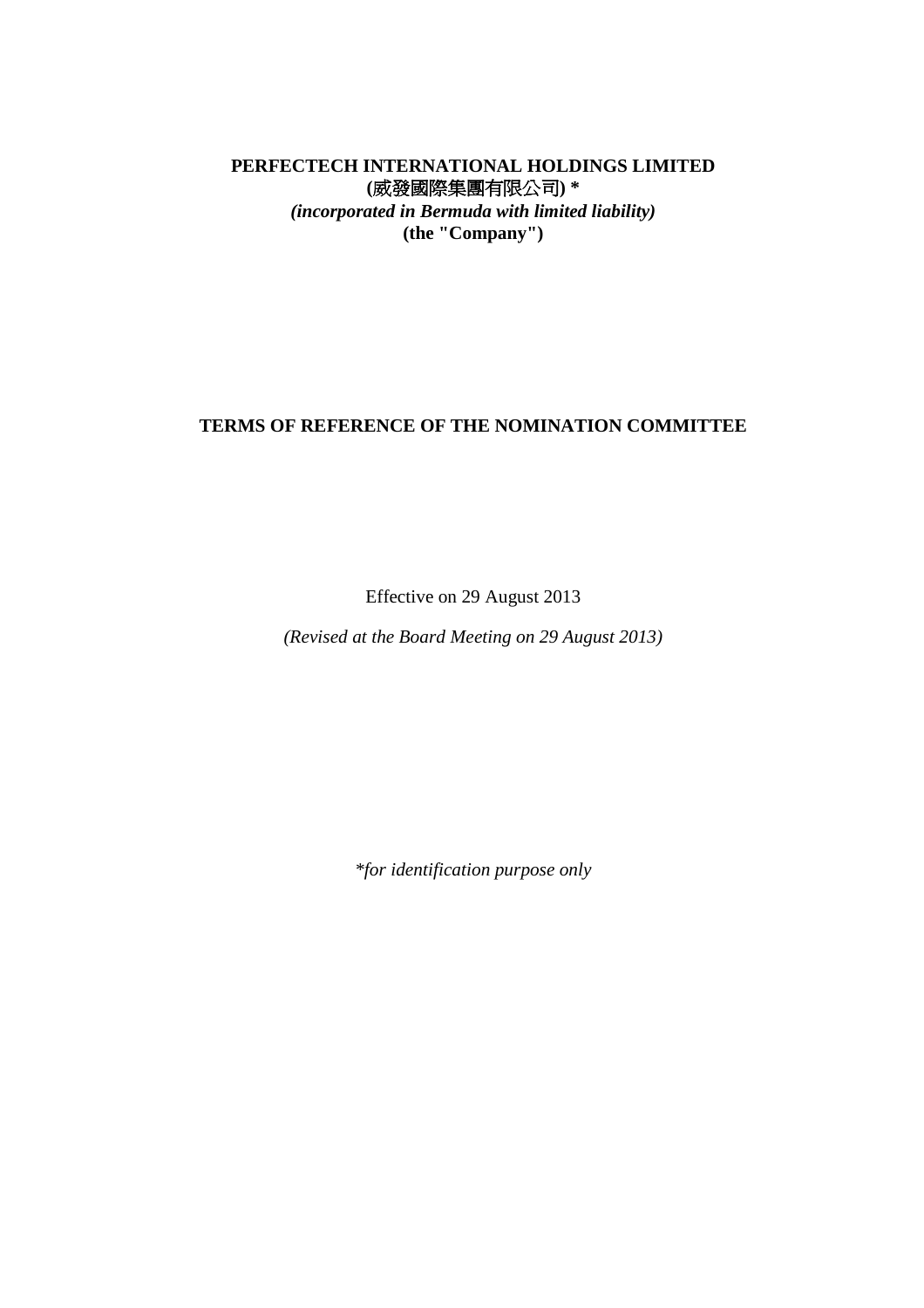### **A. Constitution**

Pursuant to the resolution passed on 27 March 2012 by the board of directors (the "**Directors**") of the Company (the "**Board**"), the Nomination Committee is a committee of the Board.

## **B. Nomination Committee**

## **1 Membership**

- 1.1 Members of the Nomination Committee ("**Members**", each a "**Member**") shall be appointed by the Board from amongst the directors of the Company only and shall consist of not less than three (3) Members, with the majority being independent non-executive directors of the Company.
- 1.2 The chairman (the "**Chairman**") of the Nomination Committee shall be appointed by the Board.
- 1.3 The secretary of the Nomination Committee shall be appointed by the Board.
- 1.4 The appointment of the members and secretary of the Nomination Committee may be revoked, or additional members may be appointed to the Nomination Committee by separate resolutions passed by the Board.

### **2 Proceedings of the Nomination Committee**

### **2.1 Notice**

- 2.1.1 Unless otherwise agreed by all Members, a meeting of the Nomination Committee (the "**Meeting**") shall be called by at least two (2) working days' notice.
- 2.1.2 A member of the Nomination Committee may and, on the request of a member of the Nomination Committee, the secretary of the Nomination Committee shall, at any time summon a Meeting. Notice shall be given to each member of the Nomination Committee orally in person or in writing. Any notice given orally shall be confirmed in writing.
- 2.1.3 Notice of Meeting shall state the time and place of the Meeting and shall be accompanied by an agenda together with other documents which may be required to be considered by the Members for the purposes of the Meeting.

### **2.2 Quorum**

The quorum of the Meeting shall be constituted by two (2) Members.

### **2.3 Attendance of Meetings by non-members**

Other members of the Board, apart from the Members, shall have the right to attend any Meetings, but shall not be counted in the quorum of the relevant Meetings.

### **2.4 Frequency of Meetings**

Meetings shall be held at least once every year. The Members may call any Meeting at any time when necessary.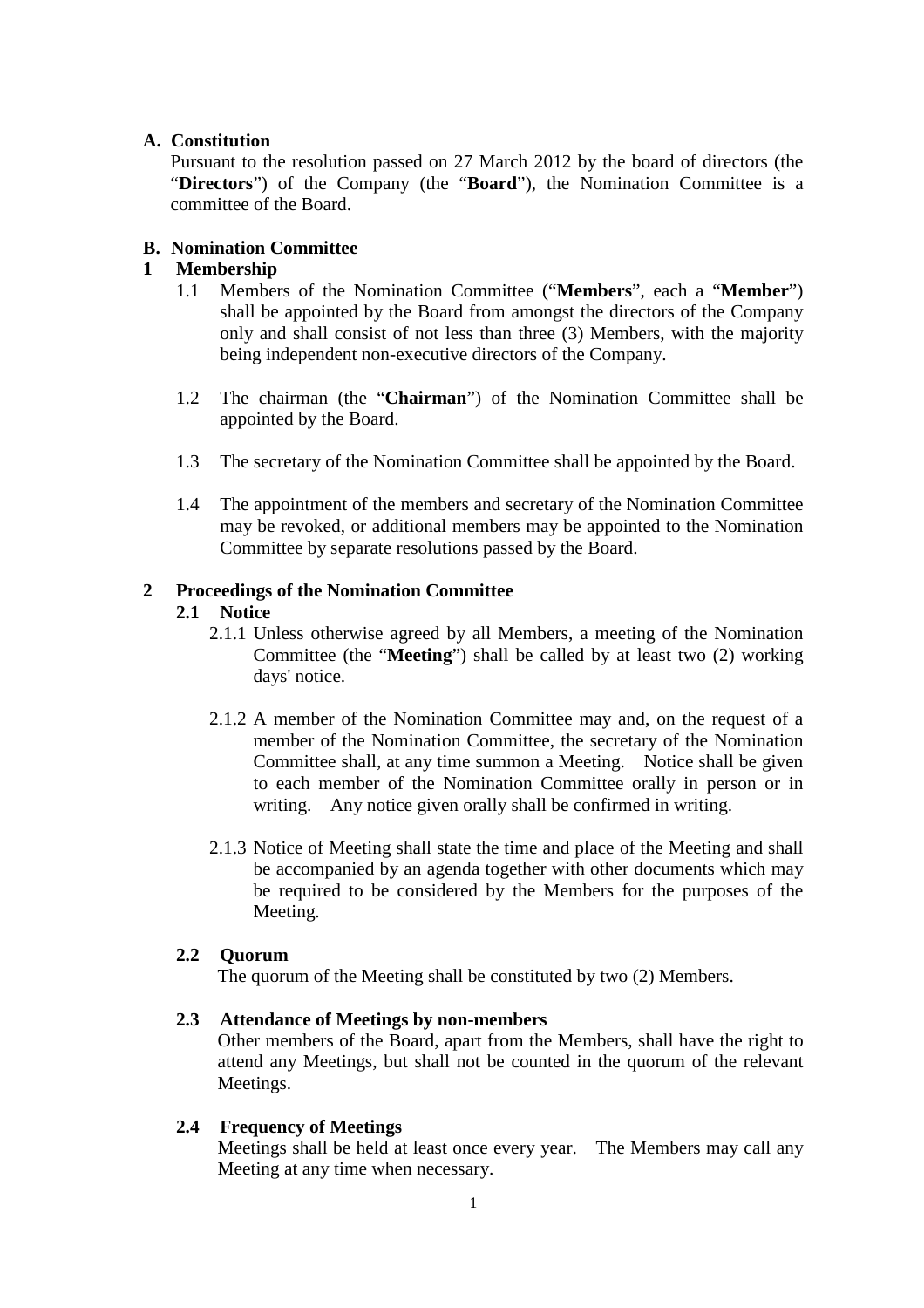#### **2.5 Voting**

Resolutions of the Nomination Committee at any Meeting shall be passed by a majority of votes of the Members present. In the event of equal votes, the Chairman shall have the right of second vote or casting vote.

#### **2.6 Others**

Meetings could be held in person, by telephone or by video conference.

#### **3 Written resolutions**

Resolutions may be passed by all Members in writing.

#### **4 Alternate members**

No Member shall appoint any alternate to attend the meeting or perform his duties thereat.

#### **5 Authority**

The Nomination Committee may exercise the following powers:

- 5.1 to determine the policy for the nomination of directors of the Company;
- 5.2 to delegate its authority and duties to sub-committees, or individual Members, as it deems appropriate.

#### **6 Duties**

- 6.1 The duties of the Nomination Committee shall include, without limitation:
	- 6.1.1 to review the structure, size and diversity (including but not limited to gender, age, cultural and educational background, professional experience, the skills, knowledge, experience and length of service) of the Board at least annually and to make recommendation to the Board regarding any proposed changes to implement the Company's corporate strategy;
	- 6.1.2 with due regard for the benefits of diversity on the Board, to identify individuals suitably qualified to become Board members and to select or to make recommendations to the Board on the selection of individuals nominated for directorships;
	- 6.1.3 to assess the independence of independent non-executive directors of the Company;
	- 6.1.4 to make recommendations to the Board on the appointment or re-appointment of directors of the Company and the succession planning for directors of the Company, in particular the chairman of the Board and the chief executive, taking into account the Company's corporate strategy and the mix of skills, knowledge, experience and diversity needed in the future, together with the Board, as appropriate;
	- 6.1.5 regularly review the time required from a Director to perform his responsibilities;